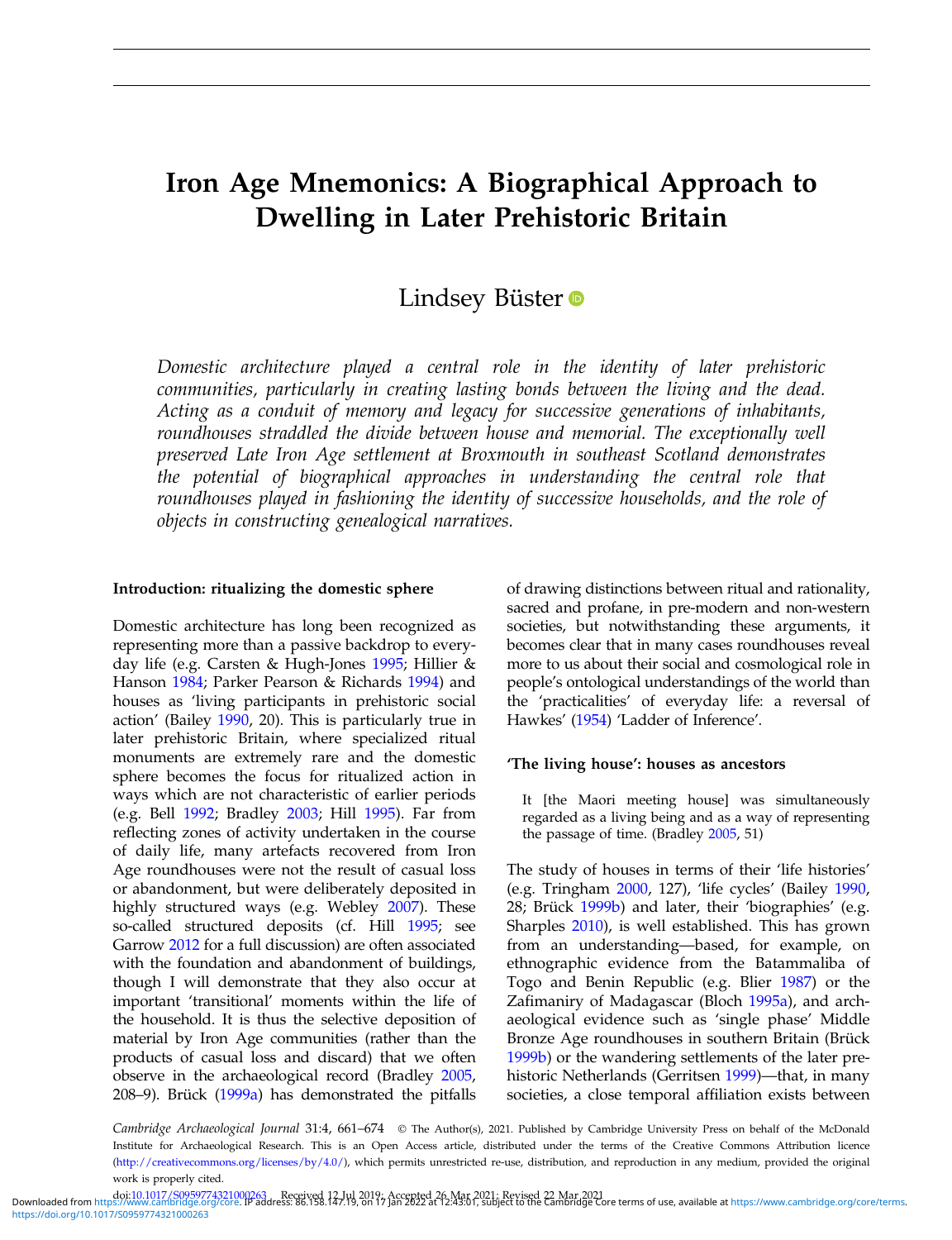the development of a physical 'house' and the natural cycles of the social 'household'. In New Ireland (Küchler [1987](#page-13-0)), as Gerritsen points out, 'the house does not survive its inhabitant' [\(1999](#page-12-0), 82) and in this way, 'house and inhabitants are commensurable' [\(1999](#page-12-0), 81). More recently, however, with the material turn and more symmetrical frameworks of interpretation regarding human and non-human actants (e.g. Latour [2005](#page-13-0)), biographical approaches have been criticized as over-anthropocentric (Joyce & Gillespie [2015](#page-13-0)), with a move towards concepts such as 'itinerary' (Joyce [2015\)](#page-12-0). These criticisms of biography are valid in many cases, especially in relation to artefact studies where the approach was first and is perhaps most widely employed (e.g. Gosden & Marshall [1999;](#page-12-0) Joy [2009](#page-12-0)). As Joyce ([2015,](#page-12-0) 28) points out, 'objects ... are not actually much like people', and the study of their biographies necessitates multiple 'reincarnations' or cycles of life and death. Nevertheless, one could say that people are not much like people either, if one takes, for example, the circulation after death of plastered skulls in Neolithic southwest Asia or the Christian relics of Medieval Europe: these 'people' too outlive such constrained implementations of biography.

Turning back to domestic architecture, we know from ethnographic accounts that houses can be perceived as human bodies. In the Maori meeting house (van Meijl [1993](#page-13-0)), for example, veranda=face, porch= brain, ridge-pole=spine etc., while amongst the Batammaliba of Africa (Boivin [2004a\)](#page-11-0), the clay used to make houses is akin to flesh and the clay-based plaster applied to the surfaces of walls is referred to as 'skin'. Similarly, Eriksen's ([2016](#page-12-0)) study of Viking longhouses reveals etymological origins for architectural elements in human body parts ('window'=vidauge='wind eye', 'gable'=gavl/geblan='head, skull', etc.), and 'footprint' is still used today in English to refer to the ground-plan of a building. Taken together with the apparent 'cremation' and 'burial' of some high-status halls (which may well have had names), Eriksen argues that we should not perceive houses in these societies merely as representations of bodies but actual bodies. She prefers to see Viking longhouses as 'house-bodies', in much the same way as, for example, Alberti & Marshall [\(2009\)](#page-11-0) describe ceramic vessels in first-millennium AD northwest Argentina as 'body-pots'. Indeed, perceiving only representation and metaphor risks viewing the past through a post-Enlightenment, Cartesian lens which separates humans from their material world. As such, the biographical study of a house (and particularly the house(s) which I present below) is not in conflict with a flat ontological framework and in fact enhances our understanding of the relational identities

of house and inhabitants. Biographical approaches place buildings at centre-stage, rather than relegating them to supporting roles in anthropocentric narratives.

#### 'Nested' and 'cyclical' biographies

On long-lived sites, choices by one generation of inhabitants would have been constrained and shaped by the decisions of their predecessors (cf. Gosden & Lock [1998,](#page-12-0) 3); their presence would be continually felt and reflected upon, not least through the material remains encountered (frequently and unintentionally) in the course of everyday life. The partial subsidence of House 2 at the Late Neolithic site of Opovo in Serbia due to its construction over a former infilled well (Tringham [2000](#page-13-0), 123) is just one example, and is mirrored at the Iron Age hillfort of Broxmouth in southeast Scotland (see below) by the slumping of a series of Middle Iron Age roundhouses into the infilled ditch over which they were built (Armit et al. [2013](#page-11-0), 93). Such frequent encounters with the past (in the past) highlight that the division of continuously occupied, long-lived sites (whether they be whole settlements or individual housestances) into distinct 'phases' of activity artificially divides their biographies into discrete episodes, conceptually severing these intimate ties between generations. Instead, we might think of biographies operating simultaneously at a variety of scales, from settlements and their surrounding landscapes stretching back into ancestral or 'mythical' time to (in a British Iron Age context) ramparts or gateways refurbished every few decades, and smaller features such as grain-storage pits or animal byres having annual cycles, and so on. Any inhabitant living within this settlement may draw, perhaps simultaneously, on all of these temporal and spatial references in the formulation of their own social identity. In order to reflect this adequately, we must replace single overarching biographical frameworks with concepts of 'nested' biographies which can simultaneously situate the individual, the household and the community at various scales in space and time [\(Fig. 1](#page-2-0)).

Furthermore, since the 'conception' of a structure draws on a pre-existing settlement landscape, can we really think of biographies as linear phenomena with distinct beginnings and ends? With careful maintenance, individual houses can often 'outlive' their human occupants; analysis of Neolithic houses at Çatalhöyük, Turkey, for example, indicates that the use-lives of individual house posts could extend over several generations (Hodder [2012,](#page-12-0) 194, fig. 9.8). As such, houses themselves can become central figures in the biographical narratives of successive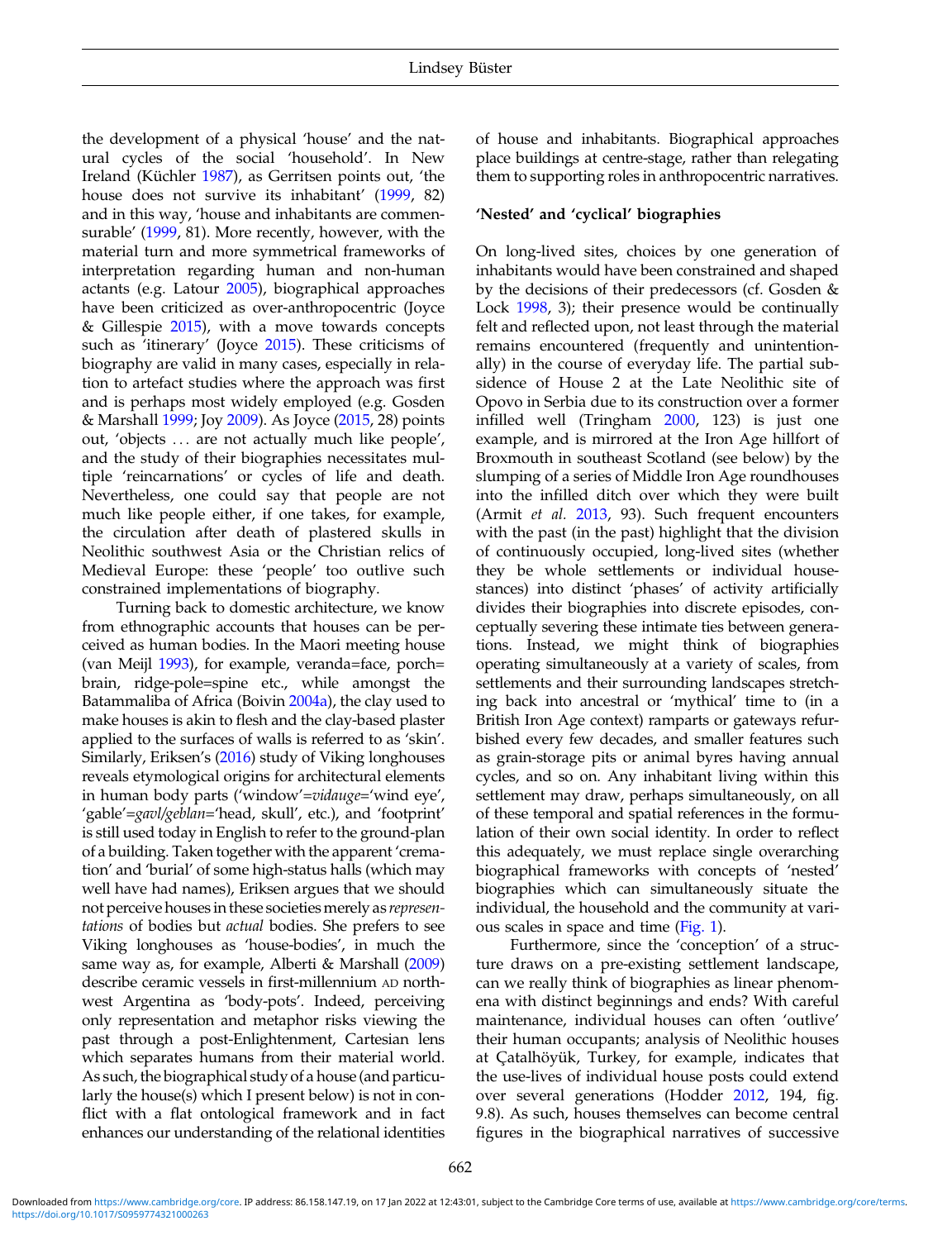<span id="page-2-0"></span>

households, and may have been vehicles through which people articulated relationships with past, present and future (Gerritsen [2008,](#page-12-0) 148–9; Gosden [1997](#page-12-0), 304). The biography of these buildings is therefore not only nested, but also cyclical (Fig. 2). Each re-birth would have imbued the structure, and its household, with ever deeper layers of social memory, onto which the identity of the new household was grafted.

Having said this, focusing on the conventional biographical stages of conception, birth, life and death will, of course, obscure the smaller episodes of transformation which a building (and its inhabitants) may undergo during its/their lifetime (many of which will be invisible archaeologically). Ethnographic evidence, and rare archaeological cases where finer-grained resolution is possible, alert us to these more subtle episodes of change. At Çatalhöyük, for example,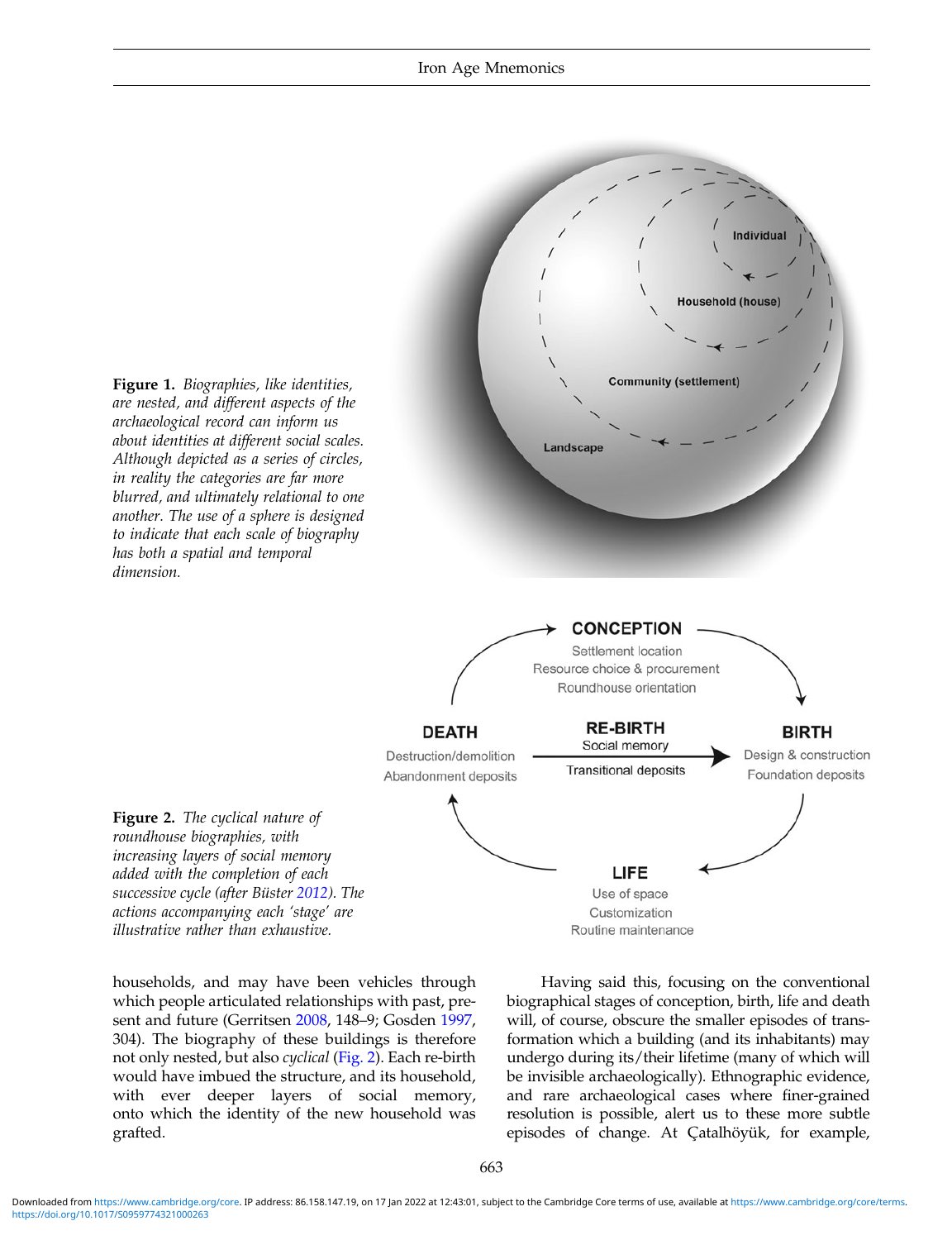micromorphological analysis of house walls has identified up to 700 re-plastering episodes, over a period of roughly 70 years; that is, around one per month (Hodder & Cessford [2004](#page-12-0), 22; Matthews [2004\)](#page-13-0). In rural Rajasthan, certain parts of the Balathal roundhouse are re-plastered not only to purify the building upon the birth or death of an individual, but also on a more frequent basis, for example, when visitors are expected, or to demarcate a change in function of particular areas (Boivin [2004b,](#page-11-0) 172).

Closely linked to concepts of biography, and hardly divisible from any biographical approach to prehistoric architecture, is the material of the structures themselves (e.g. Bille & Sørensen [2016](#page-11-0)). In many societies, certain substances and materials are perceived to be not only physically, but conceptually and symbolically, more or less appropriate for certain uses (Boivin & Owoc [2004;](#page-11-0) Hurcombe [2007](#page-12-0); Meskell [2005](#page-13-0)). Among the Ma'ohi of eastern Polynesia, for example, certain tree species, such as the breadfruit, were restricted to the construction of elite residences and sacred houses, and trees cut from sacred woods or those grown in temple precincts could only be worked by high-status specialists (Kahn & Coil [2006](#page-13-0), 342). Other construction materials may have been seen in a similar light. Returning to the Balathal houses of rural Rajasthan, the type of soil selected for re-plastering events is based on the nature of the space to be demarcated or the type of event referenced (Boivin [2004b](#page-11-0)); red-coloured soils are, for example, particularly auspicious and are used for sacred places within the home (such as areas around the hearth and places for prayer), as well as on special occasions such as weddings and festivals (Boivin [2004b](#page-11-0), 171).

Renewal of structural fabric may also be necessary for cosmological as well as social reasons. The dulling and darkening of rock carvings through weathering is considered by both the San peoples of South Africa and Aboriginal communities in Australia to represent the reclaiming of the images by the spirit world, with frequent re-carving and re-painting required to maintain contact with the world of the living (Ouzman [2001](#page-13-0); Taçon [2004](#page-13-0), 39). As such, periodic replacement by past societies of various structural elements of the house may have been considered necessary to ensure the continued vivacity of structures and to renew conceptual links with previous generations in the maintenance of social identity.

#### Transitional deposits

Structured deposits are ubiquitous features of later prehistoric architecture, and appear to be associated with specific moments in the biography of buildings

and their inhabitants. These deposits often seems to have accompanied either the foundation or abandonment of structures (e.g. Armit [2006](#page-11-0), 247; Bender et al. [2007,](#page-11-0) 150, fig. 6b, col. pl. 3b; Webley [2007](#page-13-0)), as is particularly clear, for example, in the 'wandering settlements' of the later prehistoric Netherlands (Gerritsen [1999\)](#page-12-0) and single-phase roundhouses of the southern British Bronze Age (Brück [1999b](#page-12-0)). It is at these same sites that a traditional biographical framework of analysis has been relatively unproblematic. In Iron Age Britain, however, roundhouses can also be re-built on the same house-stance, blurring the division between one house biography (one household) and the next. In these cases, the idea of 'nested' and 'cyclical' biographies becomes more useful for their interpretation, and alerts us to the fundamentally different relationship between house and household in these communities. Furthermore, these extended biographies are necessarily reflected in less formal distinction between foundation and abandonment deposits, with the two being synonymous in a continual process of decay and renewal (see, for example, Nakamura & Pels' [2014](#page-13-0) discussion of deposits at Çatalhöyük). These may be better understood as transitional deposits, marking significant moments of transformation within the life of a structure and its household (just as we might understand rites of passage throughout the life of an individual). Thinking about deposits as transitional also helps us to overcome the building/living dichotomy and to acknowledge that the construction of architecture is never really 'finished', but is an ongoing process (Harris [2016](#page-12-0); Ingold [2013](#page-12-0)).

# Ancestral homes: the Broxmouth roundhouses

Having outlined the potential of biographical approaches in the study of later prehistoric architecture, I now want to apply the concept to the wellpreserved Late Iron Age (Phase 6) roundhouses at Broxmouth hillfort in southeast Scotland. Though biographical frameworks have been commonplace, for example, in the study of tell sites of Neolithic southwest Asia (e.g. Bailey [1990](#page-11-0); Kay [2020](#page-13-0)), the timber architecture of later prehistoric roundhouses across much of the British Isles does not lend itself easily to such approaches. The exceptional survival of several structures at Broxmouth, due largely to their construction in stone (at least in later iterations), thus presents a rare opportunity to examine the social and cosmological role of the roundhouse in prehistoric identity over time.

The settlement at Broxmouth, which lay on the East Lothian coastal plain roughly 600 m from the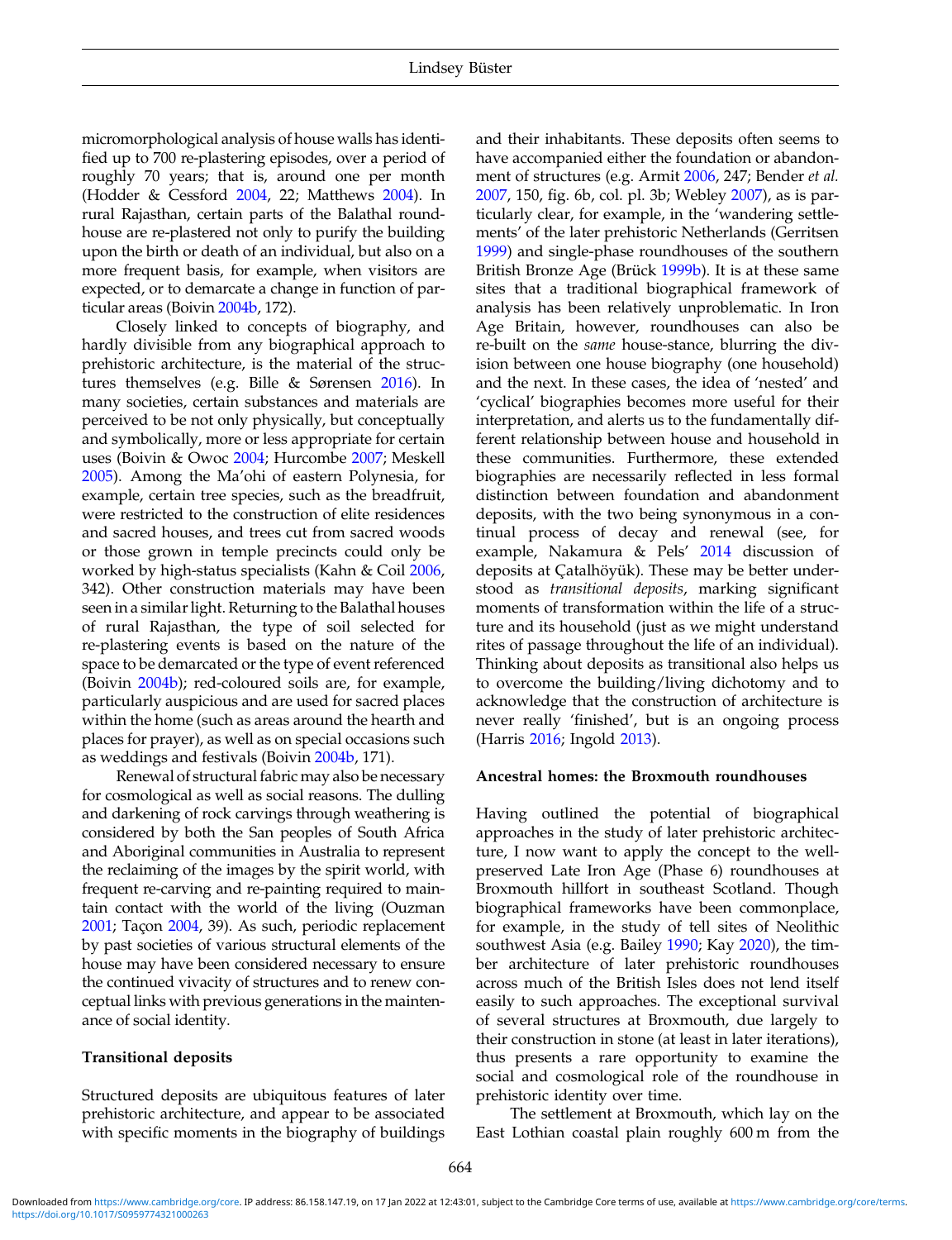

Figure 3. Broxmouth location map and aerial photograph of the site as a crop-mark. (SC 1323319 ©Historic Environment Scotland/John Dewar Collection.)

coast (Fig. 3), was occupied (apparently continuously) for around eight centuries (c. 600 BC–cal. AD 200) over some 32 generations (Armit & McKenzie [2013](#page-11-0), 513). Although the site is known as a hillfort, it began as an unenclosed settlement, and the multiple ramparts and ditches that developed later were maintained for only a couple of centuries. When the Phase 6 settlement [\(Fig. 4\)](#page-5-0)—the last phase of occupation, with Bayesian modelled dates of c. 100 cal. BC–cal. AD 155—was established, some 20 generations after the site was first inhabited, it is likely that Broxmouth was a well-known place in the landscape, with its own 'history' and its own stories. Around a third of the 158 AMS dates indicate the presence of redeposited material across various phases of the site (Hamilton et al. [2013\)](#page-12-0). This, together with the progressive truncation of features belonging to Phases 1–5 (with the exception of several Middle Iron Age houses surviving in sunken ditch fills or under ramparts), points to frequent encounters with the material remains of the past by the Late Iron Age inhabitants; not least, in the digging of scooped house-stances, wall-slots, pits and post-holes during construction and maintenance of the Phase 6 roundhouses. Burials within the settlement interior were apparently respected and protected by successive generations, and even appear to have influenced the location of some of the Phase 6 buildings, such as House 2, whose northernmost entrance post-hole was aligned on/located

adjacent to a Phase 1 crouched inhumation. This demonstrates that the 'conception' of the Late Iron Age settlement (though ultimately erasing the material remains of its predecessors) was very much dictated by the material traces of the past.

The near-complete obliteration of features associated with the Phase 1–5 inhabitants of the hillfort lies in stark contrast to the Phase 6 roundhouses themselves, in which the retention and referencing of earlier occupation of house-stances (through several biographical cycles) became a central feature of their evolution. Several of the Phase 6 roundhouses (Houses 4, 5 and 7) displayed complex developmental sequences which saw them begin life as timber or partial timber structures with earthen floors and become slowly encased by stone walls and paved floors (Büster & Armit [2013\)](#page-12-0). Crucially, these modifications do not appear to have been structurally necessary: there is no evidence for instability in the existing roundhouse fabric. Furthermore, new walls (and later, paved surfaces) were not dismantled and replaced, but were built in front (and on top) of one another. There appears to have been no attempt to re-use the previous structural fabric, with the acquisition of new raw materials and re-building inside existing footprints not only requiring large investments of labour and materials, but ultimately compromising useable space within the roundhouse interior. In the case of House 4, which underwent the most (five) re-builds, the structure more than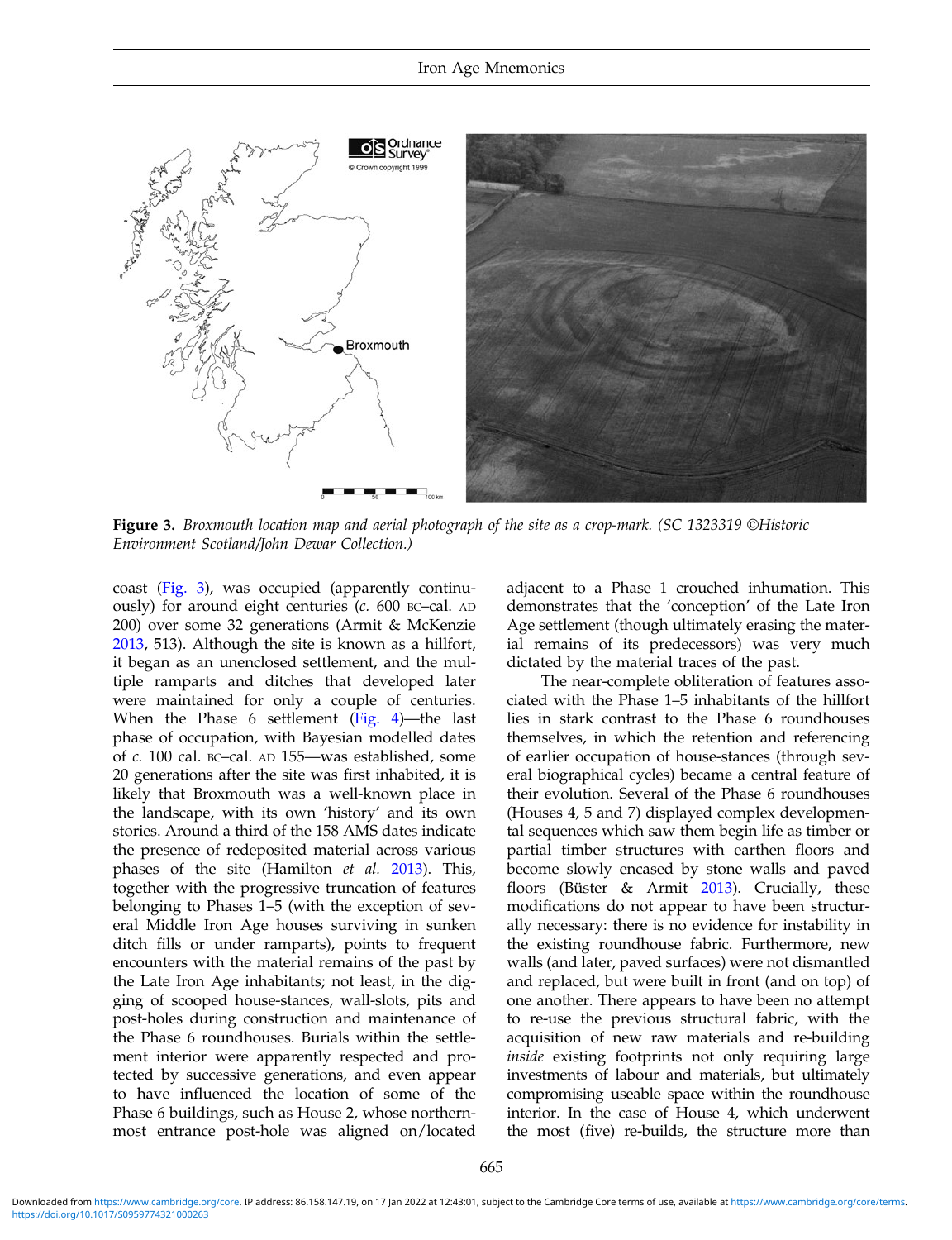<span id="page-5-0"></span>

Figure 4. The surviving Phase 6 settlement, showing those roundhouses constructed in timber and those that included both timber and stone elements at some point during their life. It is likely that House 1 had a turf wall which did not survive later plough truncation.

halved in size, from 38.5 sq. m to a mere 15.2 sq. m in its final iteration (Fig.  $5$ ); this must have had a significant impact on its functional capabilities and the number of individuals and activities that it could accommodate. Furthermore, the sealing of large pits must also have had a profound effect on the functions performed within the building, with activities presumably having to be undertaken in new ways or moved to different buildings (see Kay [2020](#page-13-0) for a similar discussion at Çatalhöyük).

# Generational turnover

What is remarkable, at least in a British Iron Age context, is the resolution of the chronological framework for occupation at Broxmouth, as provided by AMS

Figure 5 (opposite). Plans and sections illustrating the biography of House 4 and the gradual decrease in its internal area over time (as indicated by the photographs of the stage 1 and stage 5 roundhouse).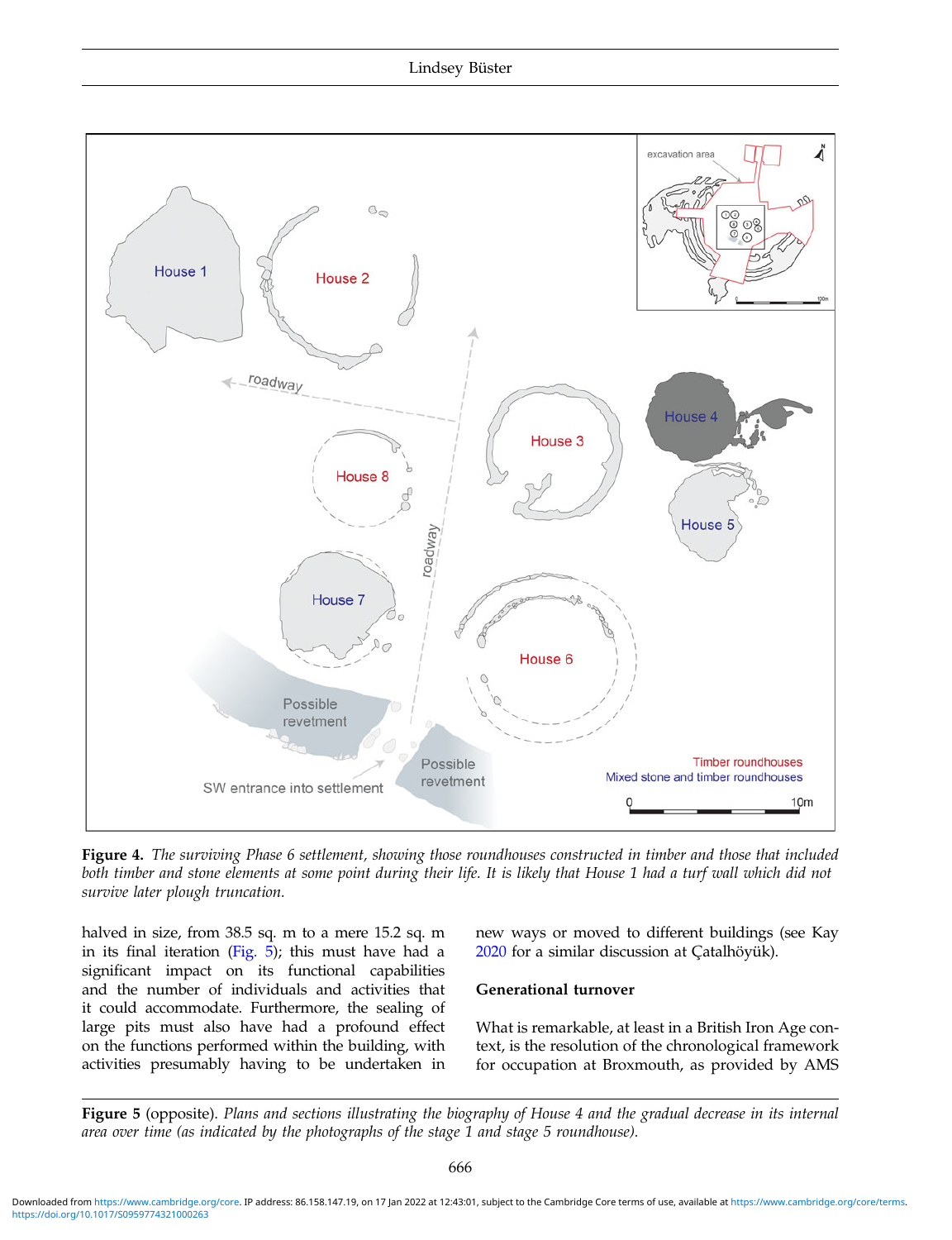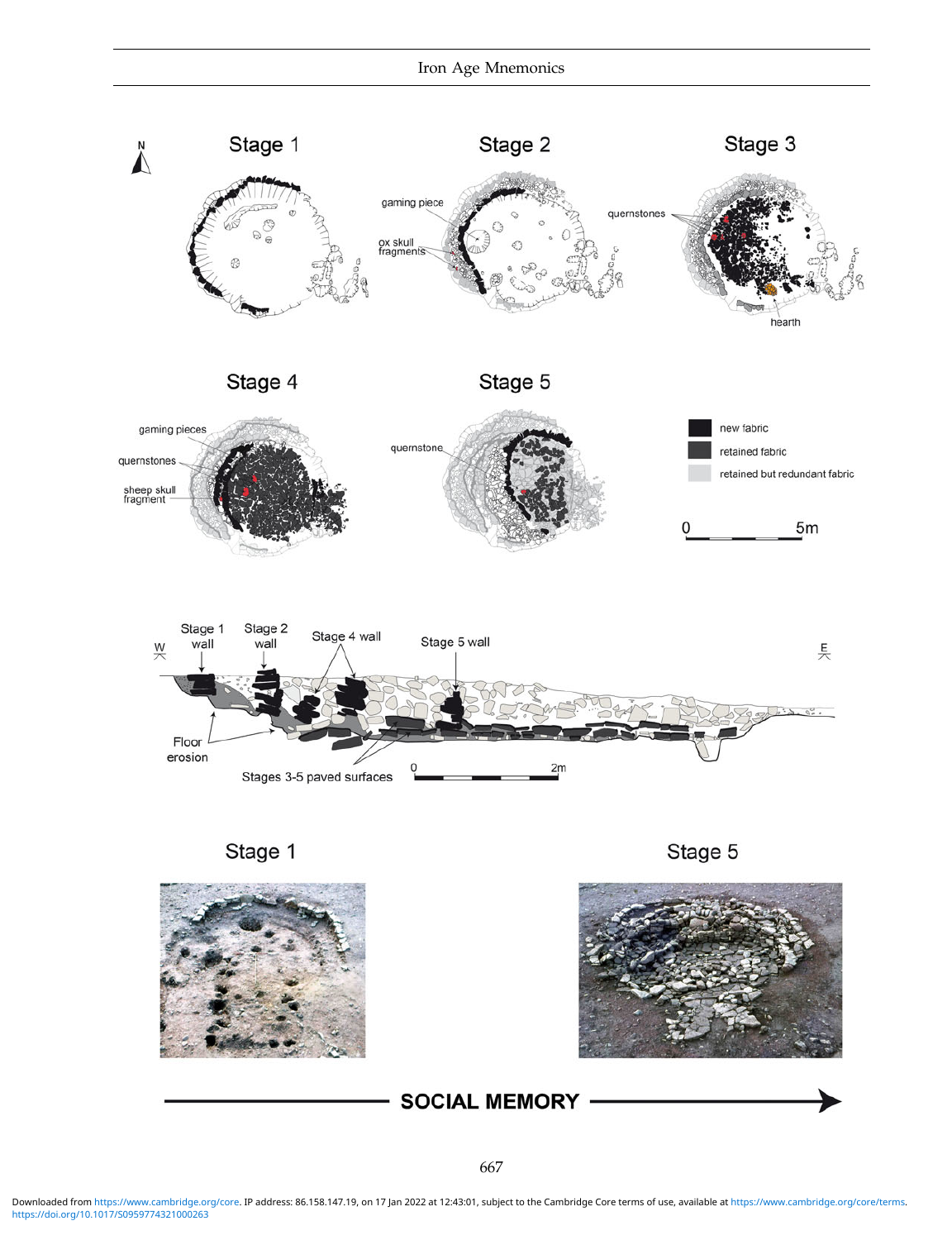

Figure 6. 'Annie Shaw's Castle', Nairn. (MS 379/E05211, University of Aberdeen.)

dating and Bayesian modelling of the site, and what this tells us about the tempo and rhythm of the changes taking place over its roughly 800-year history. Significantly, for the Phase 6 roundhouses, it tells us that the replacement of walls and paved surfaces appears to have taken place on a generational or bi-generational basis (i.e. roughly every 40–60 years: Büster [2012](#page-12-0), 148; Büster & Armit [2013](#page-12-0), 151); the inherent error ranges of even Bayesian modelled AMS dates do not allow us to be more specific than this (Hamilton et al. [2013](#page-12-0)). This suggests that physical 're-structuring' of the roundhouse was central to the negotiation and communication of new identities at significant times in the life of the household, perhaps upon the loss (death) or addition of new members to the group, as Brück ([1999b](#page-12-0)) and Gerritsen ([1999\)](#page-12-0) have suggested in the respective studies discussed earlier.

What is also significant is that the material manifestation of the Broxmouth roundhouses appears to have been integral to this identity building. We have already noted that when each successive modification took place—when each new skin was grafted onto the roundhouse—the previous structural fabric was left intact. In this way, the stone walls of previous generations of Broxmouth inhabitants not only metaphorically, but physically, territorialized the assemblages of inhabitants (people, animals, objects, ancestors) within (cf. Harris [2016](#page-12-0); Maxwell & Oliver [2017;](#page-13-0) Normark [2009](#page-13-0)). This piecemeal approach to maintenance has been noted in the vernacular architecture of more recent times, and has created visible cumulative biographies: ad hoc repair (with the retention of earlier structural fabric) undoubtedly provided 'Annie Shaw's Castle'

with a visible ancestry and elevated its status to recognized and important local landmark (Fig. 6); note here the bipartite name of house and occupant (one giving identity to the other).

We have also noted that several of the Broxmouth roundhouses (e.g. Houses 4, 5 and 7) began their life in timber, or partially in timber, and gradually became encased in stone (Büster & Armit [2013\)](#page-12-0). As such, prehistoric communities may have shared similar attitudes towards the affordances of stone and timber to those witnessed among ethnographically documented societies in Madagascar. In these societies, wood is used to build houses of the living while stone is reserved for the tombs and standing stones of the ancestors (cf. Parker Pearson & Ramilisonina [1998](#page-13-0), 311), reflecting a cosmology in which biological and social ageing is conceptualized as a kind of 'hardening' (Bloch [1995a](#page-11-0); [1995b,](#page-11-0) 215). Through periodic and successive transformation (through their multiple 'lives'), the Broxmouth roundhouses may thus have served as the material manifestations of the history of lineages: epitaphs and memorials for the many generations of inhabitants which had called them home. This is perhaps particularly pertinent in a society which had no normative funerary tradition of formal cemeteries or grave monuments, instead choosing to incorporate the dead into the communities of the living, frequently within the fabric of roundhouses themselves (Armit & Ginn [2007](#page-11-0); Brück [1995\)](#page-12-0). In this sense, a structure like House 4, with both old and new skin, may have been considered as a physical and conceptual bridge between past and present, between the world of the living and the world of ancestors.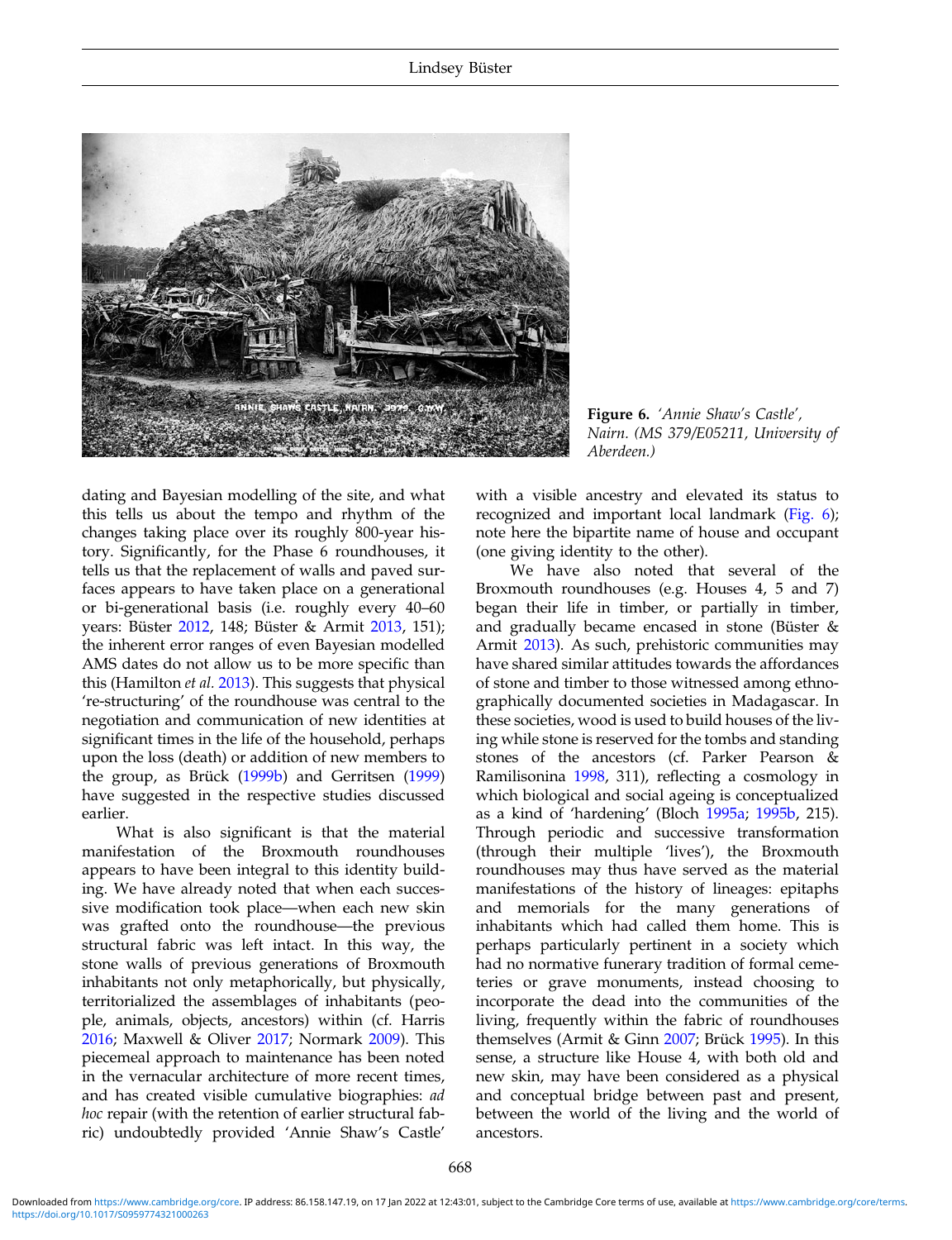# <span id="page-8-0"></span>Family ties and continuing bonds

The [Maori meeting] house was not a surviving trace of the ancestor's existence and agency at some other, distant, coordinates, but was the body which he possessed in the here and now, and through which his agency was exercised in the immediate present. (Gell [1998,](#page-12-0) 253)

As is characteristic of many Iron Age roundhouses, structured deposits were abundant within the fabric and features of the Phase 6 buildings at Broxmouth, whose earthen floors had been deeply eroded by frequent sweeping-out of any casual or accidental debris: erosion which appears to have prompted the laying of the first paved floors in Houses 4, 5 and 7. Cached objects of this kind have often been described in terms of foundation and abandonment deposits, but the successive re-building of structures on the same house-stances at Broxmouth, and the nesting of buildings inside one another, necessitates that we conceptualize them as transitional deposits between one roundhouse (or one household) and the next, and as marking the careful negotiation of past and present.

Links between past and present at Broxmouth are further demonstrated by a) the types of material chosen for deposition and b) the locations of these materials. These attest to the careful referencing (or citation: Borić [2003\)](#page-11-0) of previous structures (and households) by successive inhabitants. Ox-skull fragments placed at the base of the wall during the initial construction of House 4 are, for example, mirrored by the deposition of a sheep skull at the base of the wall in the fourth iteration of the roundhouse (Büster & Armit [2013,](#page-12-0) 141–7; Fig. 7). Another mechanism for linking past and present in House 4 can be seen in the incorporation of deliberately broken quernstones into the paved surface of the stage 3 roundhouse, and their placement over the largest of the stage 2 pits (Büster & Armit [2013,](#page-12-0) 143–7). Old and broken quernstones represent an obvious raw material for paving slabs, but (as is common with this particular artefact type) the deliberate fragmentation in some of the Broxmouth examples (McLaren [2013,](#page-13-0) 317), and their deposition over earlier features, suggest that they were being used in a more deliberate way. The upper rotary quernstone overlying the large stage 2 pit may even have provided a more direct and tangible bond between past and present, in that the feeder-pipe would have facilitated, for example, the pouring of votive libations into the feature below (Fig. 8); a similar interpretation has been proposed by Campbell ([1991,](#page-12-0) 133) at Sollas wheelhouse in North Uist. Another example of this



Figure 7. Fragments of ox skull (top) and sheep skull (bottom) deposited between wall facings during construction of the stage 2 and stage 4 modifications to House 4.



Figure 8. Upper rotary quernstone overlying a large stage 2 pit in House 4.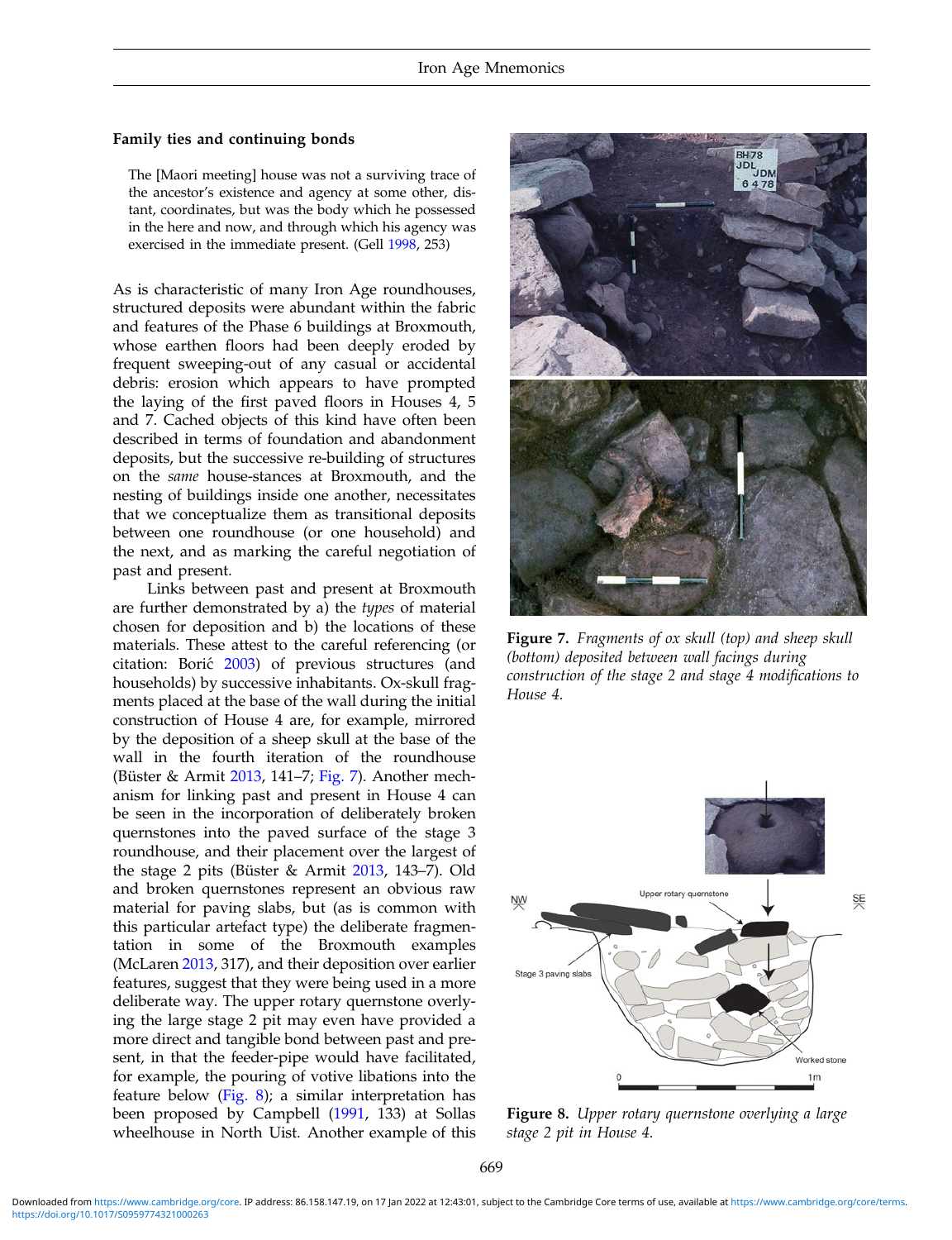

Figure 9. Group of three antler gaming pieces (probably belonging to the same set). The bottom piece (now very fragmentary) was deposited in the large pit shown in [Figure 8](#page-8-0), while the upper two were deposited several generations later at the base of the stage 4 wall. (Photographs courtesy of National Museums Scotland.)

phenomenon (albeit in a more conventional funerary context) is provided by the first-century BC cemetery complex at Goeblingen-Nospelt in Luxembourg, where a large ceramic vessel known as a dolium was (having had its base removed) placed over the grave chamber of a high-status female and formed a focus for offerings for at least 175 years (Metzler & Gaeng [2009](#page-13-0), 501–8; Fernández-Götz [2016,](#page-12-0) 175, fig. 9).

A more overt physical tie between successive generations of inhabitants of House 4 is represented by three antler gaming pieces (Fig. 9). These artefacts are unique to House 4 and are likely to have belonged to the same set. One of the gaming pieces was deposited

during the infilling of the large pit (mentioned previously) which dominated the interior of the stage 2 roundhouse, while the other two were deposited during construction of the wall in the fourth iteration of the structure, some considerable time (and several generations) later. Presumably, these latter pieces were deliberately kept and cherished, possibly even played with. The playing of games is a *recreational* activity—literally 'recreating the world through the reordering of reality' (Hall [2007](#page-12-0), 1). These highly personal and tactile items (perhaps associated with a known, named individual) would thus have been particularly powerful as visual prompts for stories surrounding previous households and/or specific individuals, and in this tan-gible way would have created 'continuing bonds<sup>[1](#page-11-0)</sup> between the living and the dead.

Finally, we must consider two apparently 'ordinary' but no less significant items: two bone 'spoons' that were deposited during construction of the stage 1 and stage 5 walls of House 4 [\(Fig. 10\)](#page-10-0). These represent the first and last deliberately deposited artefacts in House 4 (at least in terms of what we can recognize archaeologically), and they mirror each other not only in form but in the context of their deposition: tucked under successive walls of the roundhouse, at least five generations apart, and thus bracketing the use of this long-lived structure. As with the gaming pieces, it is interesting that these are small, personal and tactile objects. We cannot know the period of time over which specific oral traditions survived, but these paired deposits must be more than mere coincidence, and the deposition of the latter example appears to make deliberate reference to the former. Implying the retention of memories over such a long period of time in non-literate societies might seem like a stretch, but ethnographic evidence tells us that genealogical histories can persist for up to around 500 years (Ballard [1994\)](#page-11-0), and similar time-depths are suggested for Maori oral traditions concerning the identity of particular houses (cf. Best [1927](#page-11-0), 96).We can similarly envisage that the recounting of stories concerning household identity would have been ubiquitous in prehistoric communities, perhaps aided by similar objects to those described above (cf. Ahmed [2004](#page-11-0); Harris [2010\)](#page-12-0).

We are forced to consider, then, whether the Phase 6 roundhouses at Broxmouth (or at least some of them), and House 4 in particular—which experienced the most re-builds and saw deposition of the most structured transitional deposits within its fabric—gradually took on the role of epitaph for particular households or genealogies: transformed over time into a 'memory-box' for the Broxmouth community. It is not insignificant that many of the artefacts deposited so deliberately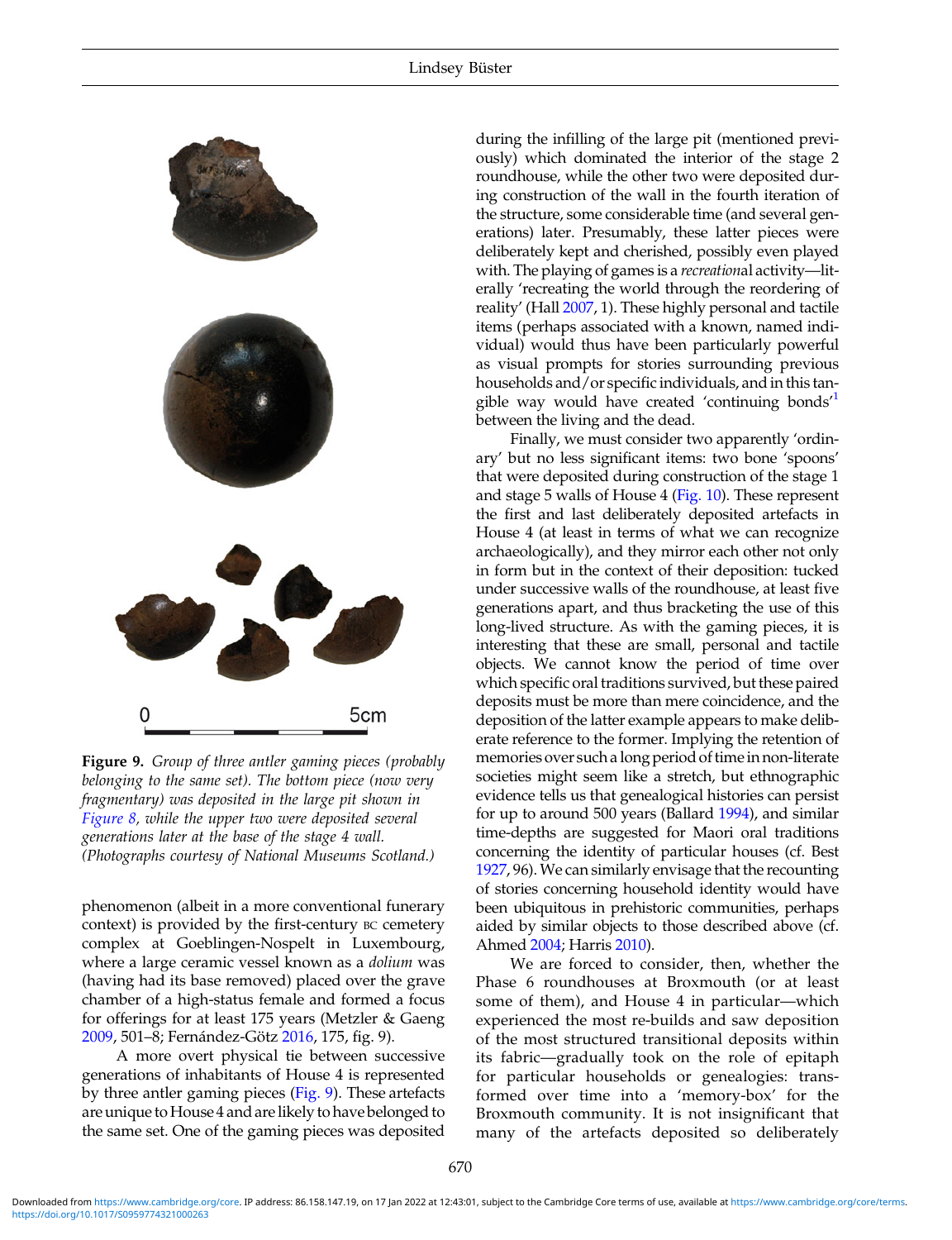<span id="page-10-0"></span>and with such careful referencing of one another were hidden from view as the roundhouse was built up around them; this may have necessitated and reinforced the need to tell and re-tell stories to keep their memory (and the memory of their owners) alive; to know these stories was to be part of the community.

During final abandonment of the Phase 6 settlement, the scooped house-stances were deliberately infilled. Since they represented the last settlement activity at Broxmouth, infilling presumably did not take place to level the site for future occupation; the houses appear to have been deliberately 'buried' (cf. Eriksen [2016](#page-12-0)). Significantly, AMS dates suggest that some of the infill material pre-dated the Phase 6 settlement by several hundred years and must therefore have been dug from older middens on the site, either for the deliberate infilling of these structures at the end of their lives, or incorporated into the original structural fabric, which subsequently collapsed or was deliberately toppled (Büster [2012,](#page-12-0) 144; Büster & Armit [2013,](#page-12-0) 150). In this final act of infilling we see the unification of the various generations of the Phase 6 inhabitants of Broxmouth into the realm of ancestors, and the transfer of the whole community into an agglomerated past where individual and communal, recent and mythical identities were united.

### The social role of later prehistoric architecture

Consideration of the animated nature of domestic architecture in many societies around the world today, and archaeological evidence pointing to the close temporal association of house and household in the past, has demonstrated the continued value of biographical approaches in understanding the central role that these structures played in the lives of prehistoric communities. Analysis of the Late Iron Age roundhouses (and House 4 in particular) at Broxmouth has, however, demonstrated the limitations of conceptualizing biographies as unilinear trajectories moving through distinct categories from birth to death. Instead, we are confronted with the indivisibility of temporal scales (from deep, mythical past to everyday life) and the nested, cyclical and relational nature of biographies with blurred categorical horizons. The Broxmouth roundhouses have demonstrated that the very fabric of people's homes, and the deposition of emotionally and mnemonically charged objects (cf. Harris [2010\)](#page-12-0) within them, was central to the maintenance and negotiation of social identities at a number of scales. Furthermore, detailed consideration of the location and composition of such deposits has demonstrated



Figure 10. Two bone 'spoons' (deposited some five or more generations apart) at the base of the stage 1 and stage 5 walls during their construction. (Photographs courtesy of National Museums Scotland.)

that the spatial referencing and curation of objects was central to the creation and maintenance of enduring ties with the past, and the fundamental role of oral tradition in the communication and negotiation of identity across generations.

Though the specific nature of roundhouse construction and survival at Broxmouth lends itself to detailed biographical study, these buildings are by no means unique. Where stone superstructures survive, such as in the roundhouses of Atlantic Scotland, structured deposits are ubiquitous (e.g. Armit [2003](#page-11-0); [2006](#page-11-0); Campbell [1991](#page-12-0); James & McCullagh [2003\)](#page-12-0) and remind us that complex, longlived biographies were far more common than the floor plans of long-decayed and plough-truncated contemporary timber structures suggest. In a period lacking formal funerary monuments, and with a close physical relationship between the living and the dead in the domestic sphere, it comes as no surprise that houses played important roles in the formation of social identities for households and communities, and bound one generation to the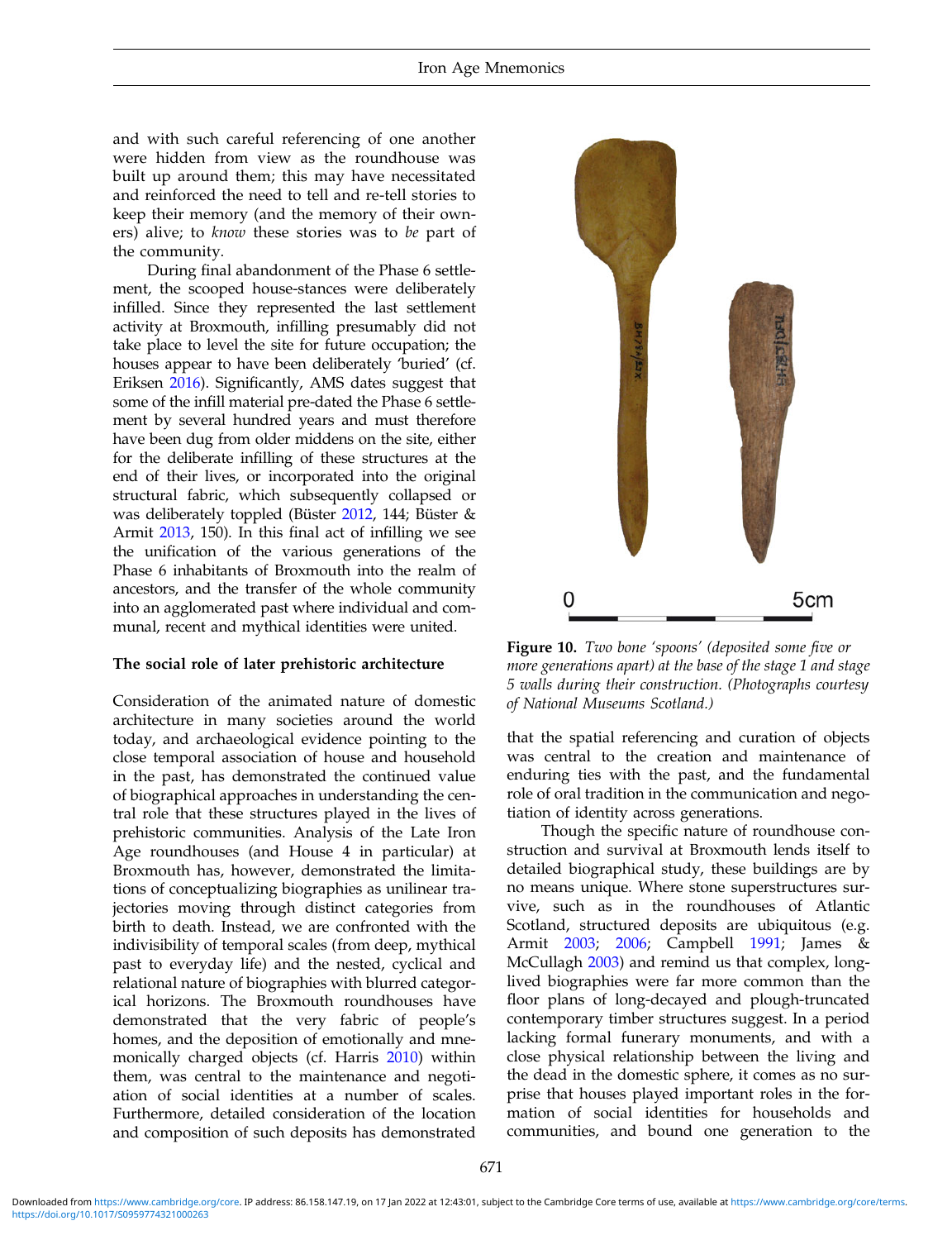<span id="page-11-0"></span>next. Only by taking a more nuanced biographical approach, within high-resolution Bayesian frameworks, can we begin to unlock any real understanding of what it meant to call a roundhouse a home for the communities of Iron Age Britain.

# Note

1. Continuing bonds is a theory developed in contemporary studies of death, dying and bereavement (e.g. Klass et al. [1996;](#page-13-0) Stroebe et al. [2012](#page-13-0); Walter [1996\)](#page-13-0), and though not the focus of the present discussion, its applicability in archaeological contexts (and to archaeological interpretation) is being increasingly recognized (e.g. Büster et al. [2018,](#page-12-0) 268–70; Croucher [2018](#page-12-0); Croucher et al. [2020](#page-12-0)). Indeed, the concept of maintaining 'continuing bonds' with the dead through material culture (such as curated artefacts) might be especially important in societies with no formal burial tradition, such as those of Iron Age Britain (Büster [in press](#page-12-0)).

# Acknowledgements

The doctoral research upon which this paper is based was funded by the Arts and Humanities Research Council (AHRC) and was undertaken as part of the Broxmouth Project, funded by Historic Environment Scotland. Thanks to Agni Prijatelj, Barbora Wouters, Ian Armit and two anonymous reviewers for their constructive comments.

> Lindsey Büster Department of Archaeology University of York King's Manor Exhibition Square York YO1 7EP UK Email: [lindsey.buster@york.ac.uk](mailto:lindsey.buster@york.ac.uk)

### References

- Ahmed, S., 2004. The Cultural Politics of Emotion. Edinburgh: Edinburgh University Press.
- Alberti, B. & Y. Marshall, 2009. Animating archaeology: local theories and conceptually open-ended methodologies. Cambridge Archaeological Journal 19(3), 344–56.
- Armit, I., 2003. Towers in the North: The brochs of Scotland. Stroud: Tempus.
- Armit, I., 2006. Anatomy of an Iron Age Roundhouse: The Cnip Wheelhouse excavations, Lewis. Edinburgh: Society of Antiquaries of Scotland.
- Armit, I. & V. Ginn, 2007. Beyond the grave: human remains from domestic contexts in Atlantic

Scotland. Proceedings of the Prehistoric Society 73, 113–34.

- Armit, I. & J. McKenzie, 2013. An Inherited Place: Broxmouth hillfort and the south-east Scottish Iron Age. Edinburgh: Society of Antiquaries of Scotland.
- Armit, I., R. Kershaw & J. McKenzie, 2013. Phase 4: the post-hillfort settlement, in An Inherited Place: Broxmouth hillfort and the south-east Scottish Iron Age, by I. Armit & J. McKenzie. Edinburgh: Society of Antiquaries of Scotland, 93–102.
- Bailey, D.W., 1990. The living house: signifying continuity, in The Social Archaeology of Houses, ed. R. Samson. Edinburgh: Edinburgh University Press, 19–48.
- Ballard, C., 1994. The centre cannot hold: trade networks and sacred geography in the Papua New Guinea highlands. Archaeology in Oceania 29(3), 130–48.
- Bell, C., 1992. Ritual Theory, Ritual Practice. Oxford: Oxford University Press.
- Bender, B., S. Hamilton & C. Tilley, 2007. Stone Worlds: Narrative and reflexivity in landscape archaeology. Walnut Creek (CA): Left Coast Press.
- Best, E., 1927. The Pa Maori. (Dominion Museum Bulletin No. 6.) Wellington: Whitcombe & Tombs.
- Bille, M. & T.F. Sørensen (eds), 2016. Elements of Architecture: Assembling archaeology, atmosphere and the performance of building spaces. London: Routledge.
- Blier, S.P., 1987. The Anatomy of Architecture: Ontology and metaphor in Batammaliba architectural expression. Cambridge: Cambridge University Press.
- Bloch, M., 1995a. The resurrection of the house amongst the Zafimaniry of Madagascar, in About the House: Lévi-Strauss and beyond, eds J. Carsten & S. Hugh-Jones. Cambridge: Cambridge University Press, 69–83.
- Bloch, M., 1995b. Questions not to be asked of Malagasy carvings, in Interpreting Archaeology: Finding meaning in the past, eds I. Hodder, M. Shanks, V. Buchli, J. Carman, J. Last & G. Lucas. London: Routledge, 212–15.
- Boivin, N., 2004a. From veneration to exploitation: human engagement with the mineral world, in Soils, Stones and Symbols: Cultural perceptions of the mineral world, eds N. Boivin & M.A. Owoc. London: UCL Press, 1–29.
- Boivin, N., 2004b. Geoarchaeology and the goddess Laksmi: Rajasthani insights into geoarchaeological methods and prehistoric soil use, in Soils, Stones and Symbols: Cultural perceptions of the mineral world, eds N. Boivin & M.A. Owoc. London: UCL Press, 165–86.
- Boivin, N. & M.A. Owoc (eds), 2004. Soils, Stones and Symbols: Cultural perceptions of the mineral world. London: UCL Press.
- Borić, D., 2003. 'Deep time' metaphor: mnemonic and apotropaic practices at Lepenski Vir. Journal of Social Archaeology 3(1), 46–74.
- Bradley, R., 2003. A life less ordinary: the ritualization of the domestic sphere in later prehistoric Europe. Cambridge Archaeological Journal 13(1), 5–23.
- Bradley, R., 2005. Ritual and Domestic in Prehistoric Europe. London: Routledge.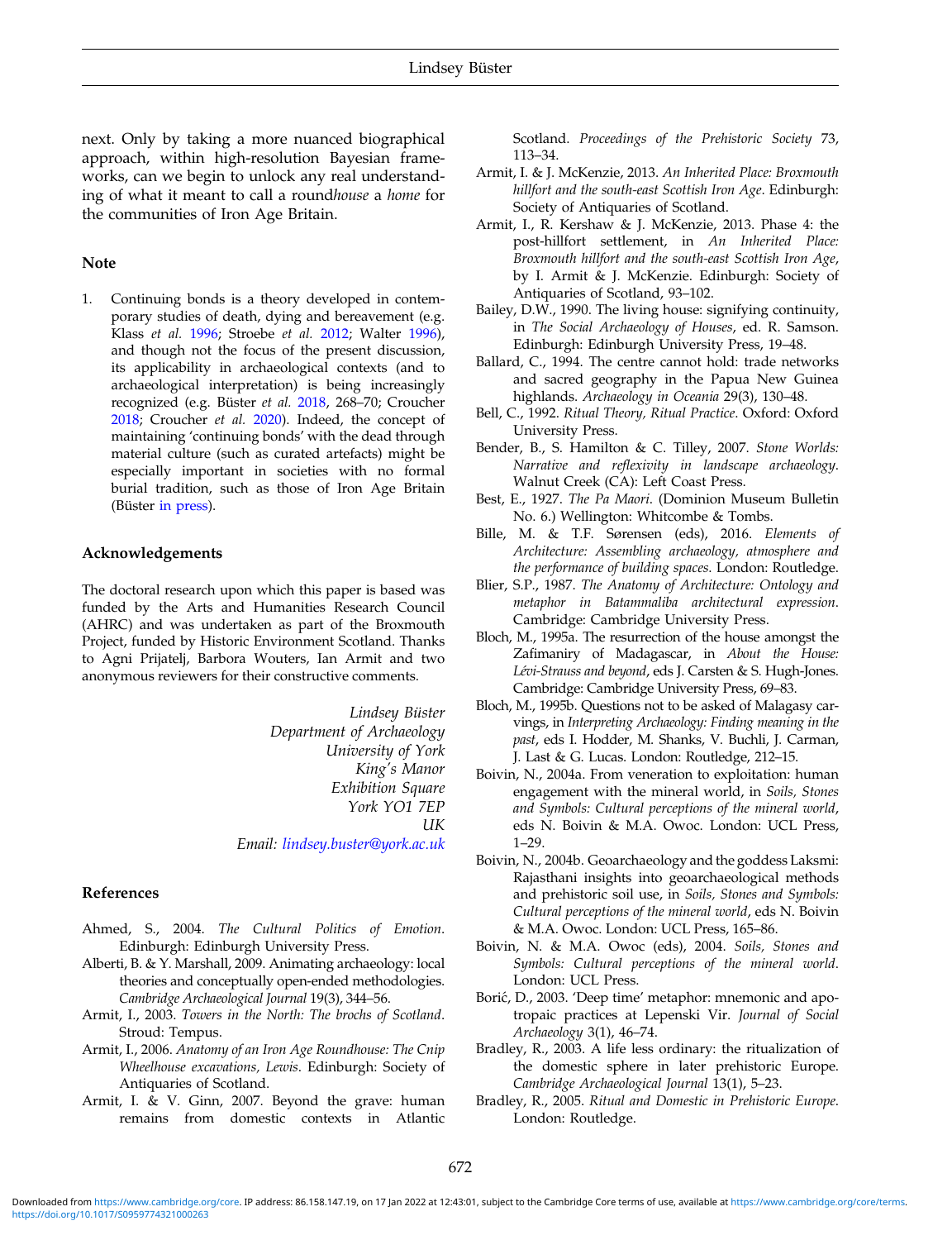- <span id="page-12-0"></span>Brück, J., 1995. A place for the dead: the role of human remains in Late Bronze Age Britain. Proceedings of the Prehistoric Society 61, 245–77.
- Brück, J., 1999a. Ritual and rationality. European Journal of Archaeology 2(3), 313–44.
- Brück, J., 1999b. Houses, lifecycles and deposition on Middle Bronze Age settlements in southern England. Proceedings of the Prehistoric Society 65, 145–66.
- Büster, L., 2012. Inhabiting Broxmouth: Biographies of a Scottish Iron Age Settlement. Unpublished PhD thesis, University of Bradford.
- Büster, L., in press. Problematic stuff: reinterpreting structured deposits in Iron Age Europe. Antiquity.
- Büster, L. & I. Armit, 2013. Phase 6: the Late Iron Age village, in An Inherited Place: Broxmouth hillfort and the south-east Scottish Iron Age, by I. Armit & J. McKenzie. Edinburgh: Society of Antiquaries of Scotland, 115–86.
- Büster, L., K. Croucher, J. Dayes, L. Green & C. Faull, 2018. From plastered skulls to palliative care: what the past can teach us about dealing with death. (Special Volume 3. Death in the Contemporary World: Perspectives from Public Archaeology.) AP: Online Journal in Public Archaeology 8(2), 249–76.
- Campbell, E., 1991. Excavations of a wheelhouse and other Iron Age structures at Sollas, North Uist, by R.J.C. Atkinson in 1957. Proceedings of the Society of Antiquaries of Scotland 121, 117–73.
- Carsten, J. & S. Hugh-Jones, 1995. Introduction, in About the House: Lévi-Strauss and beyond, eds J. Carsten & S. Hugh-Jones. Cambridge: Cambridge University Press, 1–46.
- Croucher, K., 2018. Keeping the dead close: grief and bereavement in the treatment of skulls from the Neolithic Middle East. Mortality 23(2), 103–20.
- Croucher, K., L. Büster, J. Dayes, L. Green, J. Raynsford, L. Comerford Boyes & C. Faull, 2020. Archaeology and contemporary death: using the past to provoke, challenge and engage. PLoS ONE 15(12), e0244058.
- Eriksen, M.H., 2016. Commemorating dwelling: the death and burial of houses in Iron and Viking Age Scandinavia. European Journal of Archaeology 19(3), 477–96.
- Fernández-Götz, M., 2016. The power of the past: ancestral cult and collective memory in the central European Iron Age, in Funerary Practices during the Bronze and Iron Ages in Central and Southeast Europe: Proceedings of the 14th International Colloquium of Funerary Archaeology in Č acak, Serbia, 24th ̌ –27th September 2015, eds V. Sîrbu, M. Jevtić, K. Dmitrović & M. Ljuština. Čačak: Boegard, 165–78.
- Garrow, D., 2012. Odd deposits and average practice. A critical history of the concept of structured deposition. Archaeological Dialogues 19(2), 85–115.
- Gell, A., 1998. Art and Agency: An anthropological theory. Oxford: Clarendon Press.
- Gerritsen, F., 1999. To build and to abandon. Archaeological Dialogues 6(2), 78–97.
- Gerritsen, F., 2008. Domestic times: houses and temporalities in Late Prehistoric Europe, in Prehistoric Europe: Theory and practice, ed. A. Jones. Chichester: Wiley-Blackwell, 143–61.
- Gosden, C., 1997. Iron Age landscapes and cultural biographies, in Reconstructing Iron Age Societies, eds A. Gwilt & C. Haselgrove. Oxford: Oxbow, 303–7.
- Gosden, C. & G. Lock, 1998. Prehistoric histories. World Archaeology 30(1), 2–12.
- Gosden, C. & Y. Marshall, 1999. The cultural biography of objects. World Archaeology 31(2), 169–78.
- Hall, M.A., 2007. Playtime in Pictland: The material culture of gaming in Early Medieval Scotland. Rosemarkie: Groam House Museum.
- Hamilton, D., J. McKenzie, I. Armit & L. Büster, 2013. Chronology: radiocarbon dating and Bayesian modelling, in An Inherited Place: Broxmouth hillfort and the south-east Scottish Iron Age, by I. Armit & J. McKenzie. Edinburgh: Society of Antiquaries of Scotland, 191–224.
- Harris, O.J.T., 2010. Emotional and mnemonic geographies at Hambledon Hill: texturing Neolithic places with bodies and bones. Cambridge Archaeological Journal 20(3), 357–71.
- Harris, O.J.T., 2016. Affective architecture in Ardnamurchan: assemblages at three scales, in Elements of Architecture: Assembling archaeology, atmosphere and the performance of building space, eds M. Bille & T.F. Sørensen. London: Routledge, 195–212.
- Hawkes, C.F.C., 1954. Archaeological theory and method: some suggestions from the Old World. American Anthropologist 56, 155–68.
- Hill, J.D., 1995. Ritual and Rubbish in the Iron Age of Wessex: A study on the formation of a specific archaeological record. (BAR British series 242.) Oxford: Tempus.
- Hillier, B. & J. Hanson, 1984. The Social Logic of Space. Cambridge: Cambridge University Press.
- Hodder, I., 2012. Entangled: An archaeology of the relationships between humans and things. Chichester: Wiley-Blackwell.
- Hodder, I. & C. Cessford, 2004. Daily practice and social memory at Çatalhöyük. American Antiquity 69(1), 17–40.
- Hurcombe, L., 2007. A sense of materials and sensory perception in concepts of materiality. World Archaeology 39(4), 532–45.
- Ingold, T., 2013. Making: Anthropology, art and architecture. London: Routledge.
- James, H. & R. McCullagh, 2003. Excavations at Hornish Point. Scottish Archaeological Internet Reports 3, 72–103.
- Joy, J., 2009. Reinvigorating object biography: reproducing the drama of object lives. World Archaeology 41(4), 566–82.
- Joyce, R.A., 2015. Things in motion: itineraries of Ulua marble vases, in Things in Motion: Object itineraries in anthropological practice, eds R.A Joyce & S.D. Gillespie. Santa Fe (NM): Santa Fe Research Press, 21–38.